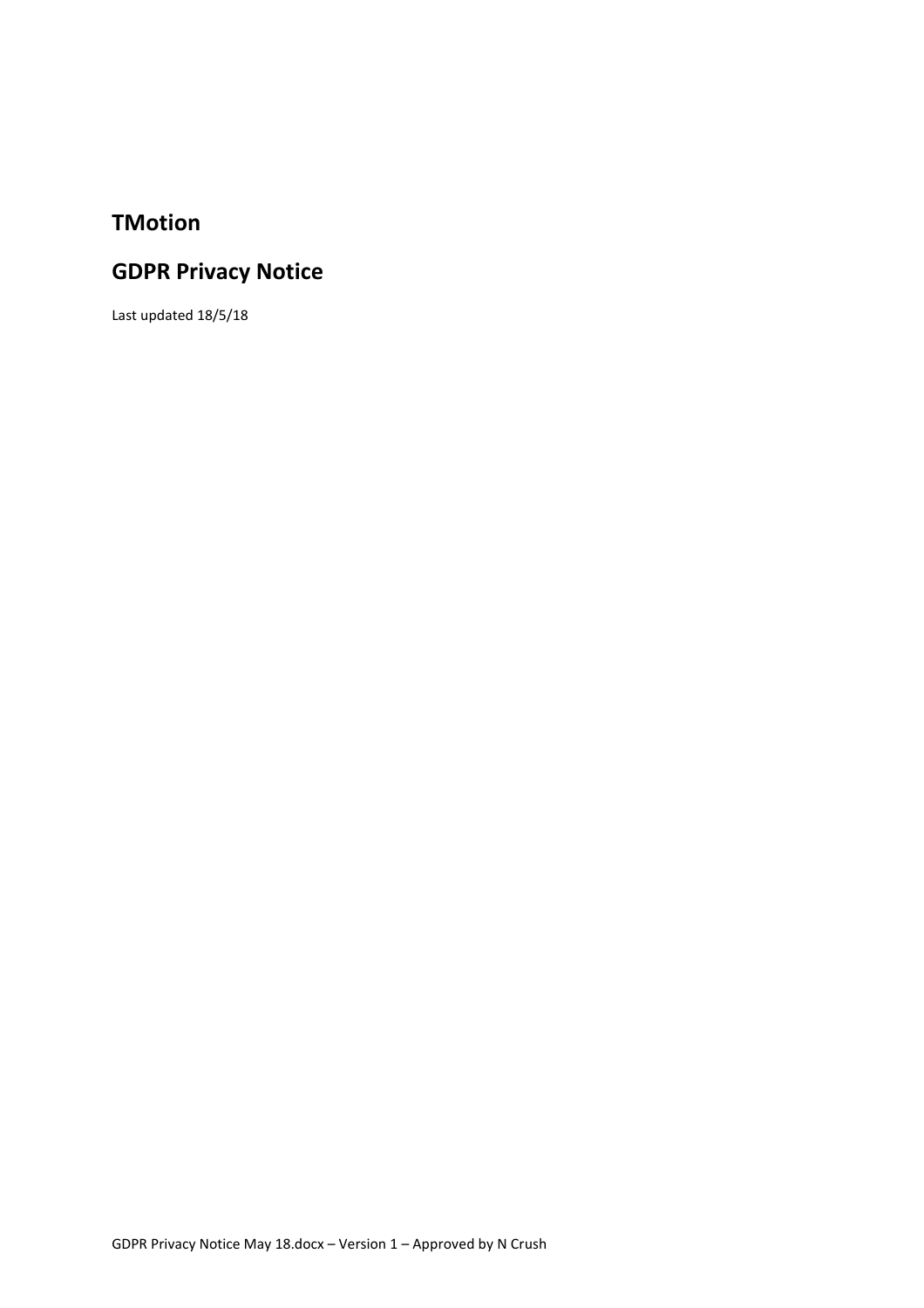### **TMotion – GDPR Privacy Notice**

TMotion takes its obligations concerning data protection seriously. We are providing this notice so you have information about how we collect and process your personal data. We ask you to please read this Privacy Notice as it includes important information you need to know.

### **What does our company do?**

TMotion is an approved and accredited vehicle body repairer that repairs accident damaged vehicles and carries out other service, maintenance, conversion and bodywork for individuals, motor insurance companies, managed repair networks, fleets and local businesses. We work with contracted specialists and vehicle dealerships that supply us with parts, paint, materials, and services to enable us to carry out the required work.

### **Customers**

### **What information do we collect and process?**

In order for us to carry out the required work on your vehicle it is necessary to receive from your insurer, fleet manager, company, or from you some required personal data. "Personal Data" is information about you which, either on its own or when connected with other data, allows us to identify you as an individual customer to provide you with our services. The personal data we hold may include the following:

- Your full name and contact information (address, town, postcode, email and phone number)
- Your credit card details and/or bank account details
- Your purchase details (including time, date and cost, and VAT status and insurance excess)
- Your insurance details (if our work is part of an insurance claim)
- Your vehicle information (make, model, registration number)
- Your proof of identity (in particular your driving licence if you are using a courtesy car)
- Your image on security CCTV around our site
- Your work address and contact information
- Your correspondence with us
- Your feedback

Personal data may be collected from you or passed to us by your insurance company, your fleet manager, a vehicle recovery agent or another trade-related third party. However, some personal data may, where lawful to do so, or with your consent, be collected by us from third parties (e.g. DVLA to check speeding offences for use of courtesy vehicles).

Please note that you are under no obligation to provide us with your personal data, but not providing certain data could prevent us from serving you.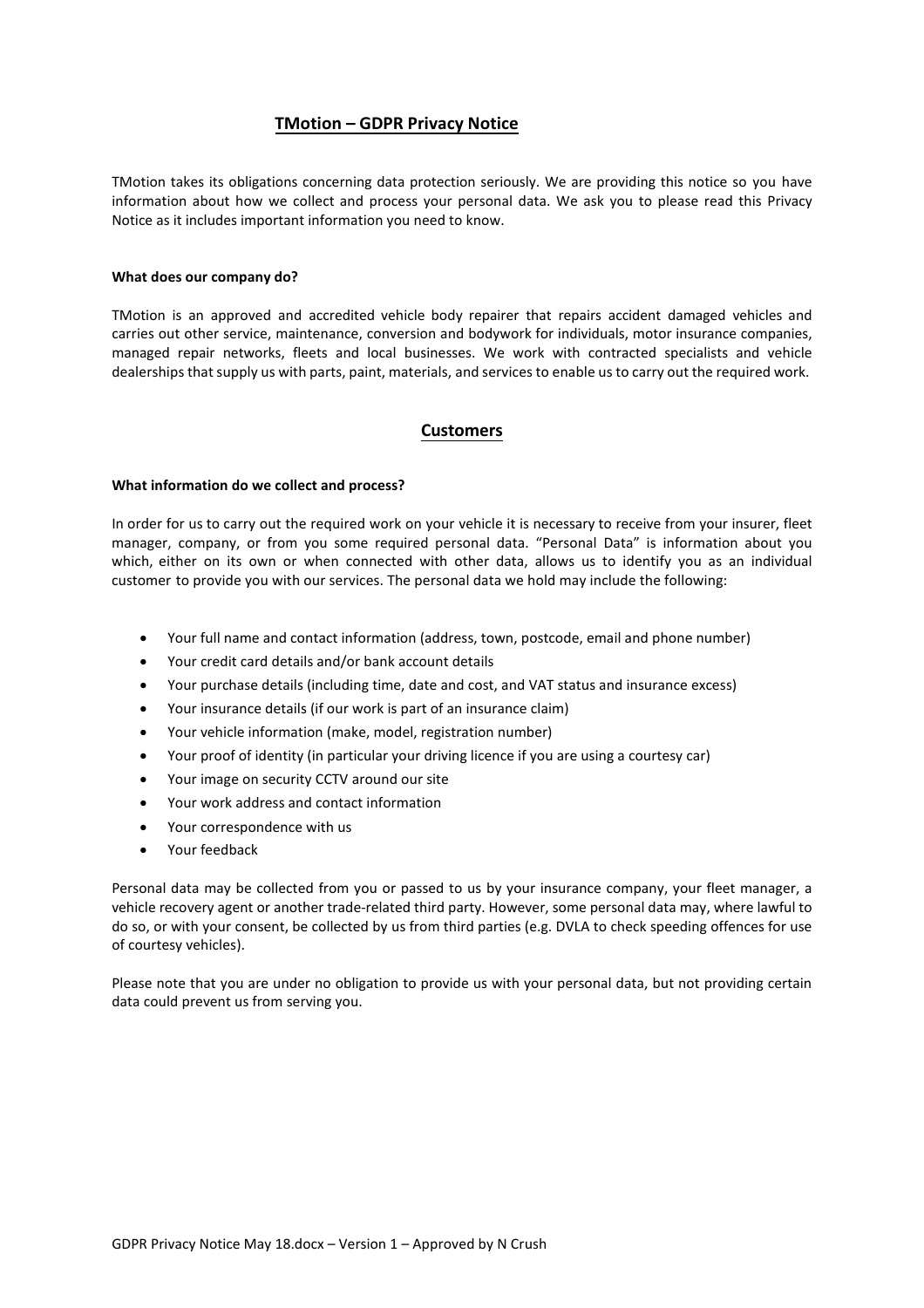### **Why do we need your personal data?**

TMotion processes personal data about you for a number of purposes, including:

- To organise specialist repair functions (such as recovery or a system recalibration, with contracted third parties)
- To follow up with you shortly after the repair to your vehicle to check everything is okay
- For internal record keeping (to be able to respond to customer enquiry and invoicing)
- To make an appointment with you to assess the accident damage on your vehicle
- For number plate recognition as part of our customer service and site security
- To process payments by credit/debit card or bank account details
- To remind or update you of progress or a completion date
- To provide our services to you as requested or agreed
- To help us improve the services we offer

This list is not exhaustive and may be updated from time to time. We do not 'trade' in your personal data and will not sell or rent your details.

### **Who will your personal data be shared with?**

We may share your basic personal data, such as name, claim number and vehicle details with the relevant company you are connected with to provide the service you have requested.

Your personal information may also be made available with third parties providing relevant services under contract to TMotion such as specialists in system recalibration, auditors, compliance managers, insurance companies, vehicle recovery agents and IT hosting providers. These companies may use information about you only to perform their functions on our behalf in accordance with the services we have requested and under the contract terms imposed.

We may also disclose specific information upon lawful request by government authorities, law enforcement and regulatory authorities where required or permitted by law.

In the event that we sell our business, we may share your details with the buyer to enable them to fulfil the service we have agreed with you.

Your personal information will not be transferred to, stored or otherwise processed outside the EU, other than in exceptional circumstances and only if expressly permitted by law.

### **How long do we keep your personal data?**

TMotion may keep your details on record for as long as it is necessary to meet record keeping requirements. We expressly hold booking, invoice and email details for seven years. They are then deleted in accordance with data protection and other applicable legislation. Should you wish to make a warranty claim after this period, you may need to provide a copy of our invoice or our completed guarantee.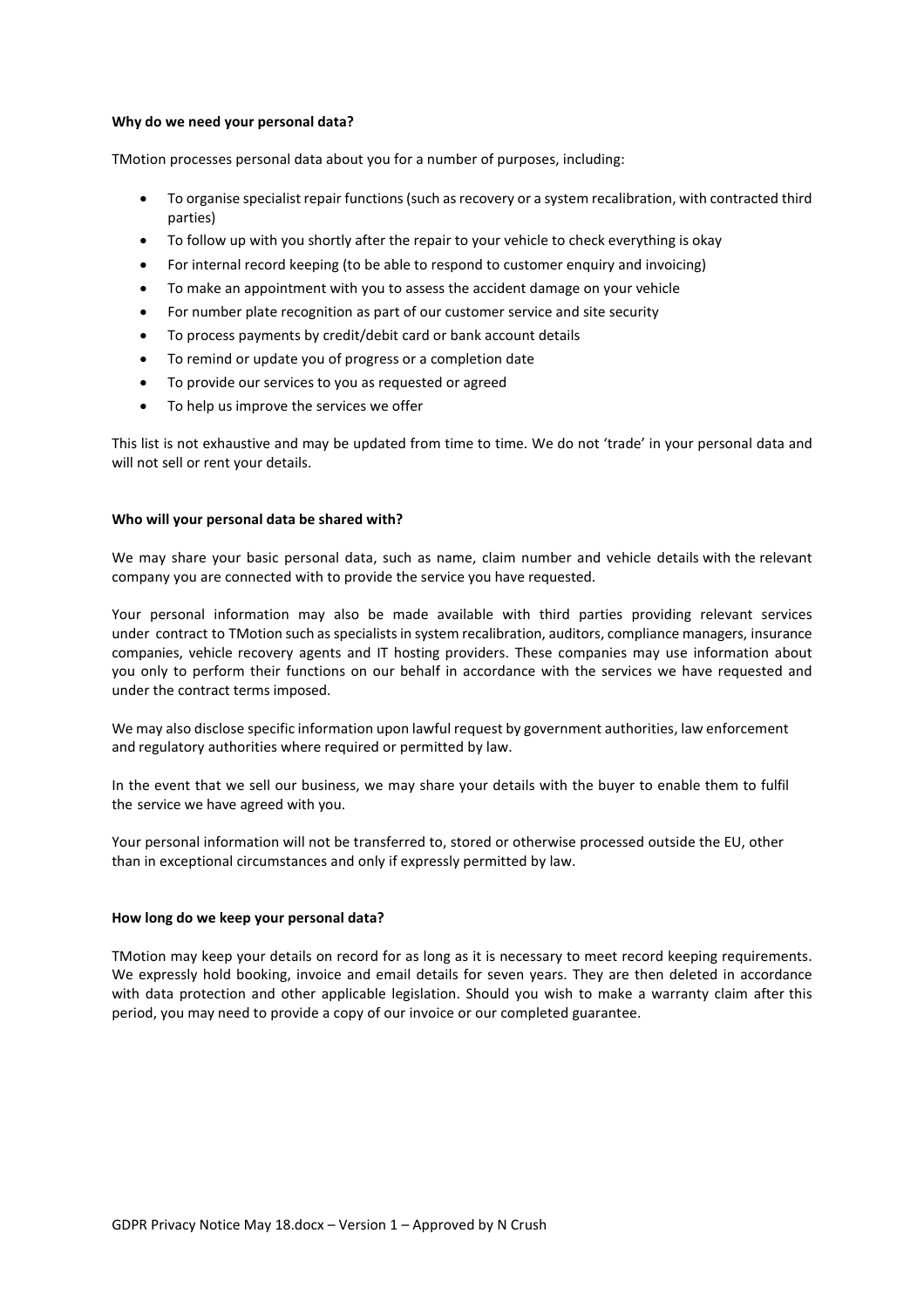### **Employees**

### **What information do we collect and process?**

In order to manage the employment relationship between you and TMotion it is necessary to hold some personal and sometimes sensitive data. The personal data we hold may include the following:

- Your full name and contact information (address, town, postcode, email and phone number)
- Your bank / building society account details (to pay your wages, salary or expenses)
- Your proof of identity (to satisfy the Asylum & Immigration Act)
- Evidence of your driving entitlement (for risk management and insurance purposes)
- Your image on security CCTV around our site
- Information about your health (for monitoring your capability)
- Identifying data for health & safety and/or payroll purposes (including gender, date of birth and national insurance number)
- Your training or qualifications

This list is not exhaustive and may be updated from time to time.

Personal data may be collected from you or passed to us by third parties, where lawful to do so, or with your consent (such as the DVLA, HMRC and providers of training, insurance, payroll, occupational health and HR services).

Sensitive (or "special category") data will only ever be held, processed or shared with your consent.

Please note that you are under no obligation to provide us with your personal data, but not providing certain data could prevent us from being able to engage you or to continue with the employment relationship.

### **Why do we need your personal data?**

TMotion processes personal data about you in order to legitimately manage the employment relationship and fulfil certain legal functions.

We do not 'trade' in your personal data and will not sell or rent your details.

### **Who will your personal data be shared with?**

We will share your basic personal data only with third parties assisting us with managing the employment relationship. Such information will be kept to a minimum and assurances received from such parties to ensure that their data storage and privacy arrangements are in line with those of TMotion as a minimum.

Such third parties may include vehicle manufacturers, suppliers, work providers and suppliers of training, insurance, payroll, occupational health, HR and IT services. These organisations may use information about you only to perform their functions on our behalf in accordance with the needs of the employment relationship, your contract terms and for other strictly lawful purposes.

We may also disclose specific information upon lawful request by government authorities, law enforcement and regulatory authorities where required or permitted by law.